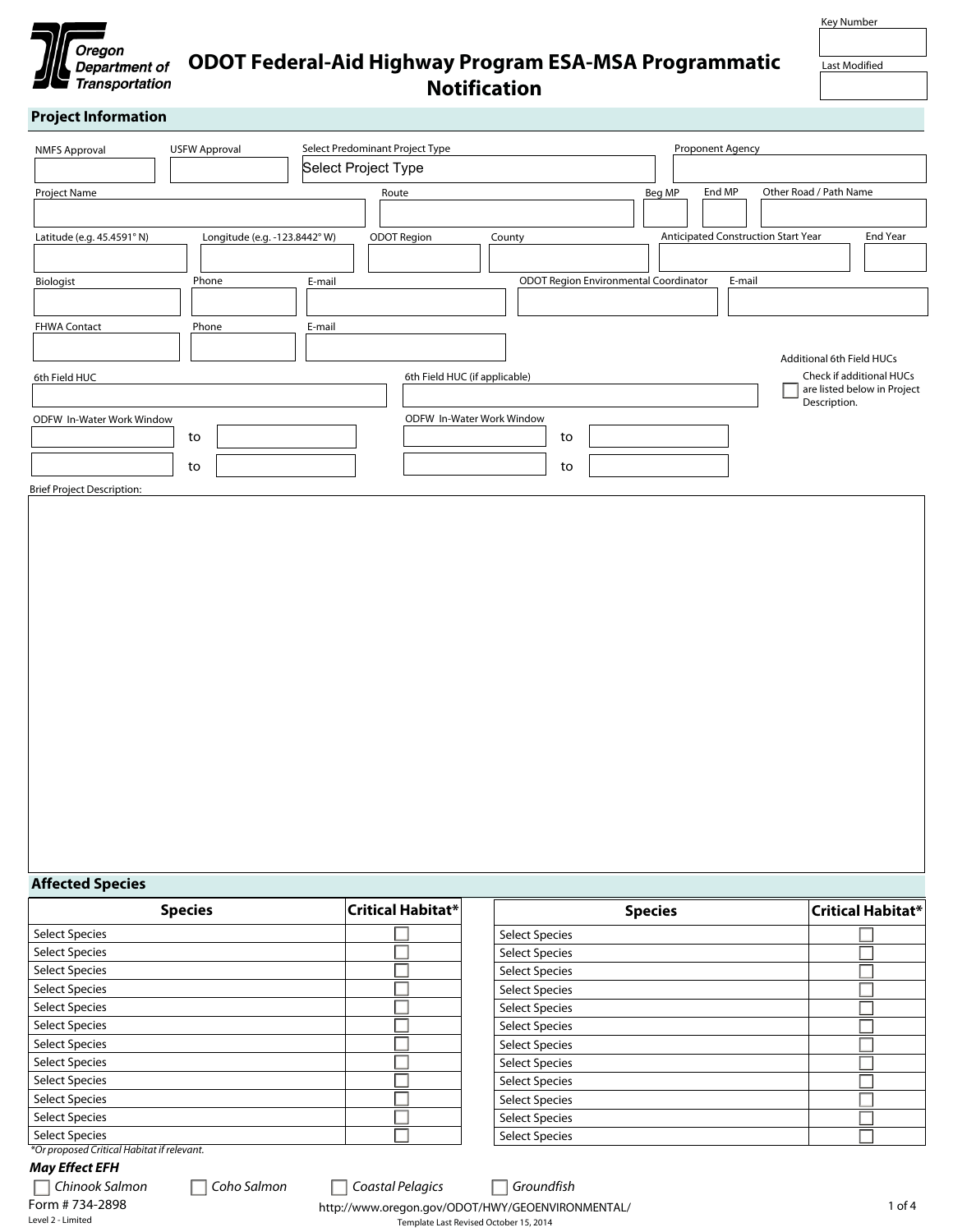| Check boxes to indicate project activities that may affect covered species or supporting habitat. |                                                                          |
|---------------------------------------------------------------------------------------------------|--------------------------------------------------------------------------|
| <b>General Heavy Construction</b>                                                                 | Slope Stabilization and Drainage                                         |
| <b>Geotechnical Drilling</b>                                                                      | Streambank Stabilization and Scour Protection                            |
| <b>Material Sources</b>                                                                           | Culvert and Bridge Removal                                               |
| Mobilization, Staging and Disposal                                                                | Bridge Repair and Rehabilitation (As Relevant, Attach Bridge Supplement) |
| Erosion, Sedimentation and Pollution Control                                                      | Bridge Construction (Attach Bridge Supplement if Aquatic)                |
| <b>Temporary Access Roads</b>                                                                     | Pile Driving and Pile Removal (Attach Bridge Supplement if Aquatic)      |
| Barges                                                                                            | Culvert Extension, Repair and/or Installation                            |
| Temporary Bridges and Treated Materials (Attach Bridge Supplement if Aquatic)                     | Painting and Coating                                                     |
| <b>Work Area Isolation</b>                                                                        | Asphalt and Concrete Paving                                              |
| Clearing, Grubbing and Earthwork                                                                  | Other Permanent Roadway Structures                                       |
| <b>Weed Removal</b>                                                                               | Site Restoration and Enhancement Plantings                               |
| <b>Trees and Down Timber Removal</b>                                                              | Channel Modification and Waterway Enhancements (Attach Relevant Plans)   |
| Blasting                                                                                          | Stormwater Management                                                    |
|                                                                                                   | Other:                                                                   |

#### Activities Requiring Approval from Services (check which apply; explain / justify below) **Not Applicable**

|                                                                                                                         | <b>Attachments Needed:</b>         |
|-------------------------------------------------------------------------------------------------------------------------|------------------------------------|
| On-site stormwater treatment deficit                                                                                    | Relevant plans                     |
| Net increase in artificial fill or abandoned fill in the functional floodplain                                          | Relevant plans                     |
| Unvegetated streambank riprap; any streambank riprap above OHW, or in-stream flow control structures                    | Relevant plans                     |
| In-water work extension                                                                                                 | <b>IWW Variance/Project Change</b> |
| Fish passage structure or fishway (including ladder, culvert retrofit, pool-riffle structure, roughened chute)          | Fish passage plan or plans         |
| Weed control that doesn't meet treatment standards                                                                      | Relevant plans                     |
| Blasting in or near aquatic habitat                                                                                     | Blasting plan                      |
| Bridge replacement that doesn't meet fluvial performance standards                                                      | <b>Bridge Supplement</b>           |
| Stream channel modification or waterway enhancement that does not meet design standards                                 | Relevant plans                     |
| Stormwater flow management (when required) in watershed less than 100 mi $^{\mathsf{2}}$                                | Drawing or plans                   |
| Other modifications to FAHP design standards in the FAHP that may result in direct impacts to covered aquatic resources | Relevant plans                     |
| Removal of Kincaid's lupine, Bradshaw's lomatium, or Fender's blue butterfly habitat                                    | Relevant plans                     |
| High noise producing work within 300ft of Marbled Murrelet habitat between April 1st & August 5th                       | Relevant plans                     |
| Removal of mature conifer trees (18" or larger DBH) in Northern Spotted Owl or Marbled Murrelet habitat                 | Relevant plans                     |
|                                                                                                                         |                                    |

**Explanation of Activities That Require Approval or Modifications:** Not Applicable

**Project Activities**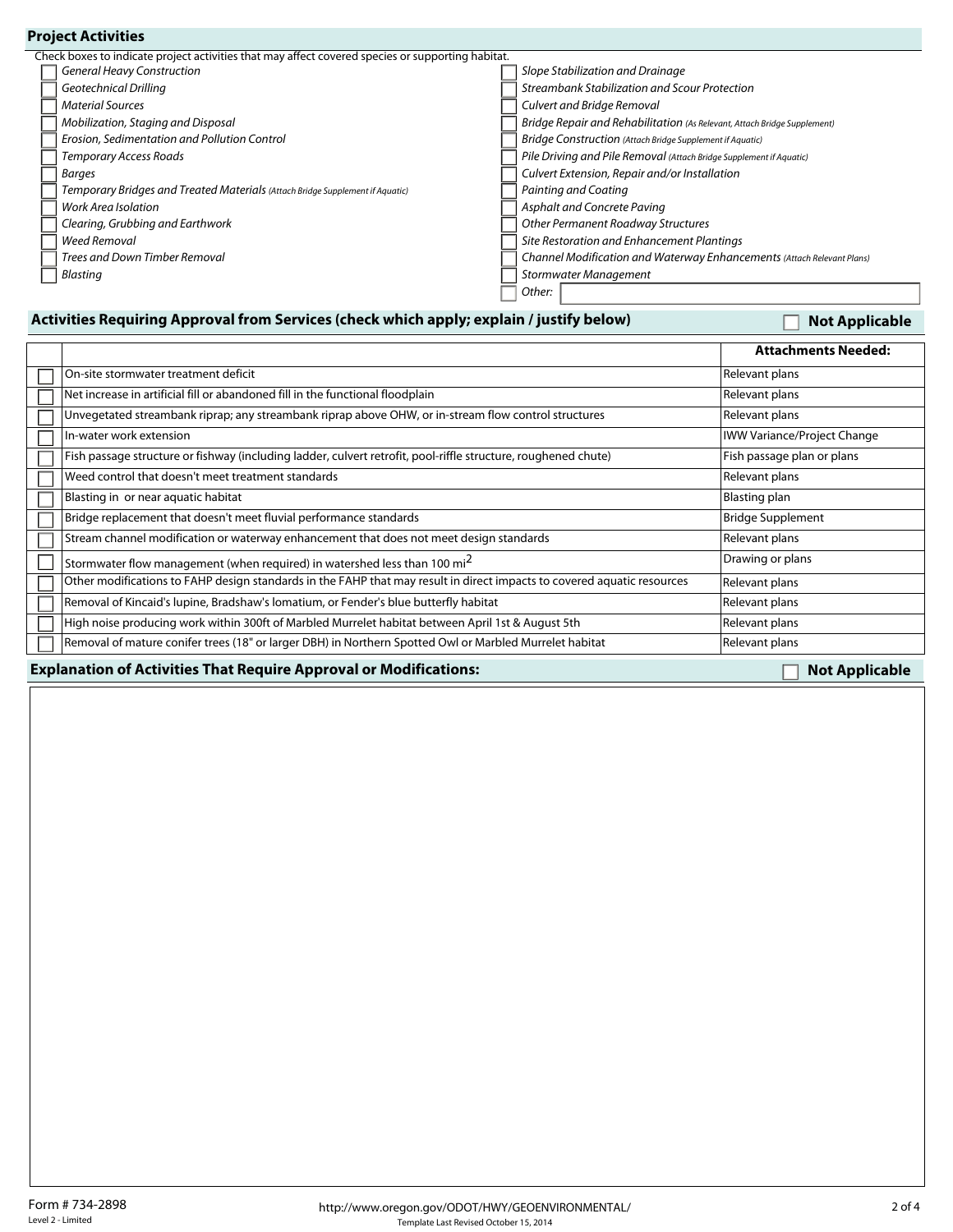|                                 | <b>Stormwater Management</b>                                                                                                                                                                               |                                                                         |                                   |                         |                          |                                | <b>Not Applicable</b>           |
|---------------------------------|------------------------------------------------------------------------------------------------------------------------------------------------------------------------------------------------------------|-------------------------------------------------------------------------|-----------------------------------|-------------------------|--------------------------|--------------------------------|---------------------------------|
|                                 | <b>Stormwater Feature</b>                                                                                                                                                                                  |                                                                         |                                   | <b>Pre-Project</b>      |                          |                                | <b>Anticipated Post Project</b> |
|                                 | Project Impervious Surface Area (ISA)                                                                                                                                                                      |                                                                         |                                   |                         | Acres                    | Acres                          |                                 |
|                                 | Net New ISA (=Pre-Project-Actual Post Project)                                                                                                                                                             |                                                                         |                                   |                         |                          | Acres                          |                                 |
|                                 | Contributing Impervious Area (CIA)                                                                                                                                                                         |                                                                         |                                   |                         | Acres                    | Acres                          |                                 |
|                                 | <b>Total ISA Treated On-site</b>                                                                                                                                                                           |                                                                         |                                   |                         |                          | Acres                          |                                 |
|                                 | <b>Total ISA Treated Off-site</b>                                                                                                                                                                          |                                                                         |                                   |                         |                          | Acres                          |                                 |
|                                 | Stormwater Credits Used*                                                                                                                                                                                   |                                                                         |                                   |                         |                          |                                | Acres                           |
|                                 | Total Managed ISA (on- and off-site and credits)                                                                                                                                                           |                                                                         |                                   |                         |                          |                                | Acres                           |
|                                 | Net Water Quality Treatment (=Total Managed ISA-Post Project CIA)                                                                                                                                          |                                                                         |                                   |                         |                          |                                | Acres                           |
|                                 |                                                                                                                                                                                                            | <b>Excess Stormwater Area Treated for Credit*</b>                       |                                   |                         |                          |                                | Acres                           |
|                                 | * Stormwater Credit discussions still underway, please consult with NMFS before using any sort of credit.                                                                                                  |                                                                         |                                   |                         |                          |                                |                                 |
|                                 | Average Daily Traffic** Project Area<br>**Provide range if variable. If off-site is less than on-site (per ADT Range table, see User's Guide), a greater amount of ISA must be treated and describe below. |                                                                         |                                   | Off-Site Treatment Area |                          |                                |                                 |
|                                 | <b>Water Quality Design Storm</b><br>inches                                                                                                                                                                | Is Flow Control Provided?                                               |                                   |                         |                          | $\left  \right. \cdot \right $ |                                 |
| If Not Required, Why?           |                                                                                                                                                                                                            |                                                                         |                                   |                         |                          |                                |                                 |
|                                 | Flow Control Design Range:                                                                                                                                                                                 |                                                                         |                                   |                         |                          |                                |                                 |
|                                 | Lower End Point Design Storm<br>inches                                                                                                                                                                     | Upper End Point Design Storm                                            |                                   |                         |                          | inches                         |                                 |
| <b>Stormwater Manual Cited:</b> |                                                                                                                                                                                                            | Responsible Agency for Stormwater BMPs:<br>$\vert \bm{\nabla} \vert$    |                                   |                         |                          |                                |                                 |
|                                 | Stormwater Designer Name, Phone #, E-mail:                                                                                                                                                                 |                                                                         |                                   |                         |                          |                                |                                 |
|                                 | $\Box$ Attached Aerial Photo/Site Drawing That Show: The CIA, Sub-Basins, Drainage Flow Paths, Receiving Waters and BMP Locations.                                                                         |                                                                         |                                   |                         |                          |                                |                                 |
| <b>Drainage</b>                 |                                                                                                                                                                                                            |                                                                         |                                   | Maint.                  |                          | <b>ISA Treated</b>             |                                 |
| Area                            | <b>Treatment Method</b>                                                                                                                                                                                    | <b>BMP</b>                                                              |                                   | Table***                |                          | (Acres)                        | <b>Receiving Water</b>          |
| $\blacktriangledown$            | $\blacktriangledown$                                                                                                                                                                                       |                                                                         | $\blacktriangledown$              |                         |                          | Acre(s)                        |                                 |
| $\blacktriangledown$            | $\blacktriangleleft$                                                                                                                                                                                       |                                                                         | $\left  \bullet \right $          |                         | $\overline{\phantom{0}}$ | Acre(s)                        |                                 |
| $\blacktriangledown$            | $\blacktriangledown$                                                                                                                                                                                       |                                                                         | $\left  \rule{0pt}{10pt} \right.$ |                         | $\overline{\phantom{0}}$ | Acre(s)                        |                                 |
| $\blacktriangledown$            | $\blacktriangledown$                                                                                                                                                                                       |                                                                         | $\blacktriangledown$              |                         | $\overline{\phantom{0}}$ | Acre(s)                        |                                 |
| $\blacktriangledown$            | $\overline{\phantom{a}}$                                                                                                                                                                                   |                                                                         | $\mathbf{r}$                      |                         |                          | Acre(s)                        |                                 |
| $\blacktriangledown$            | $\vert \mathbf{v} \vert$                                                                                                                                                                                   |                                                                         | $\mathbf{v}$                      |                         | $\blacktriangledown$     | Acre(s)                        |                                 |
|                                 | *** ODOT Stormwater Facility Maintenance Tables (http://www.oregon.gov/ODOT/HWY/GEOENVIRONMENTAL/pages/omm.aspx) or other (attach).                                                                        | For additional rows, please attach the Stormwater Management Data Page. |                                   |                         |                          |                                |                                 |
| Comments:                       |                                                                                                                                                                                                            |                                                                         |                                   |                         |                          |                                |                                 |
|                                 |                                                                                                                                                                                                            |                                                                         |                                   |                         |                          |                                |                                 |
|                                 |                                                                                                                                                                                                            |                                                                         |                                   |                         |                          |                                |                                 |
|                                 |                                                                                                                                                                                                            |                                                                         |                                   |                         |                          |                                |                                 |
|                                 |                                                                                                                                                                                                            |                                                                         |                                   |                         |                          |                                |                                 |
|                                 |                                                                                                                                                                                                            |                                                                         |                                   |                         |                          |                                |                                 |
|                                 |                                                                                                                                                                                                            |                                                                         |                                   |                         |                          |                                |                                 |
|                                 |                                                                                                                                                                                                            |                                                                         |                                   |                         |                          |                                |                                 |
|                                 |                                                                                                                                                                                                            |                                                                         |                                   |                         |                          |                                |                                 |
|                                 |                                                                                                                                                                                                            |                                                                         |                                   |                         |                          |                                |                                 |
|                                 |                                                                                                                                                                                                            |                                                                         |                                   |                         |                          |                                |                                 |
|                                 |                                                                                                                                                                                                            |                                                                         |                                   |                         |                          |                                |                                 |
|                                 |                                                                                                                                                                                                            |                                                                         |                                   |                         |                          |                                |                                 |
|                                 |                                                                                                                                                                                                            |                                                                         |                                   |                         |                          |                                |                                 |
|                                 |                                                                                                                                                                                                            |                                                                         |                                   |                         |                          |                                |                                 |